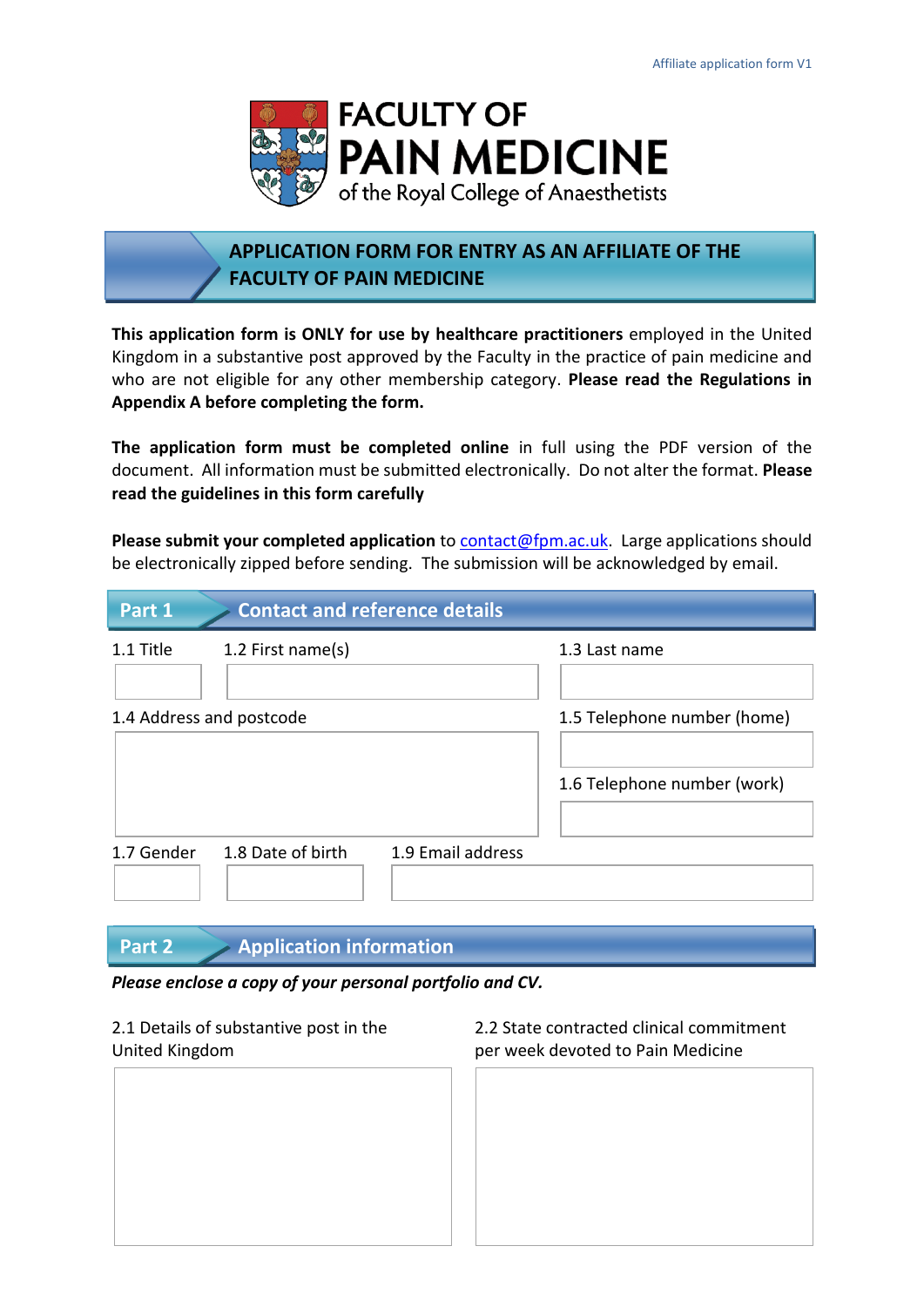*If you are registered with any regulatory body, please provide the information requested below.* 

Registration number Date of registration

*If you have any affiliation with the RCoA, please provide the information requested below.* 

College (RCoA) reference number Date of registration

|  | Part 3 |  |  | <b>Applicant's Declaration</b> |
|--|--------|--|--|--------------------------------|
|--|--------|--|--|--------------------------------|

**I wish to have my application as an Affiliate of the Faculty of Pain Medicine considered by the Board of the Faculty of Pain Medicine.**

**I enclose all the following documentation:**

 **Completed and signed application form Full and current CV Personal portfolio**

**I agree that the Board of the Faculty of Pain Medicine may seek any further information that it considers is relevant to my application, and that my personal details may be made available to a third party(ies), as required, for the purposes of considering this application.**

**I understand that if I do not provide all the information, then the Board of the Faculty of Pain Medicine will be unable to consider this application.**

**I confirm that, to the best of my knowledge, all of the information that I have provided in this application represents a true and accurate statement. I understand that any serious misrepresentation or false information supplied with the intention to mislead is a probity issue that may be reported to the appropriate regulatory body.**

**Data Protection Statement** 

**The Faculty of Pain Medicine (FPM) is fully committed to the principles of data protection, as set out in the General Data Protection Regulation (GDPR). The FPM relies on legitimate interests as the lawful basis for processing of personal data. We process and maintain personal data about you so that we can manage your membership, provide you with appropriate products and services and share information with you about FPM activities.**

**We will only use your information for the purposes as described and will not pass on your details to other third parties unless you have given us consent to do so.**

**We use appropriate organisational and technical measures to ensure that your data are secure and protected from loss, misuse and unauthorised access or alteration.**